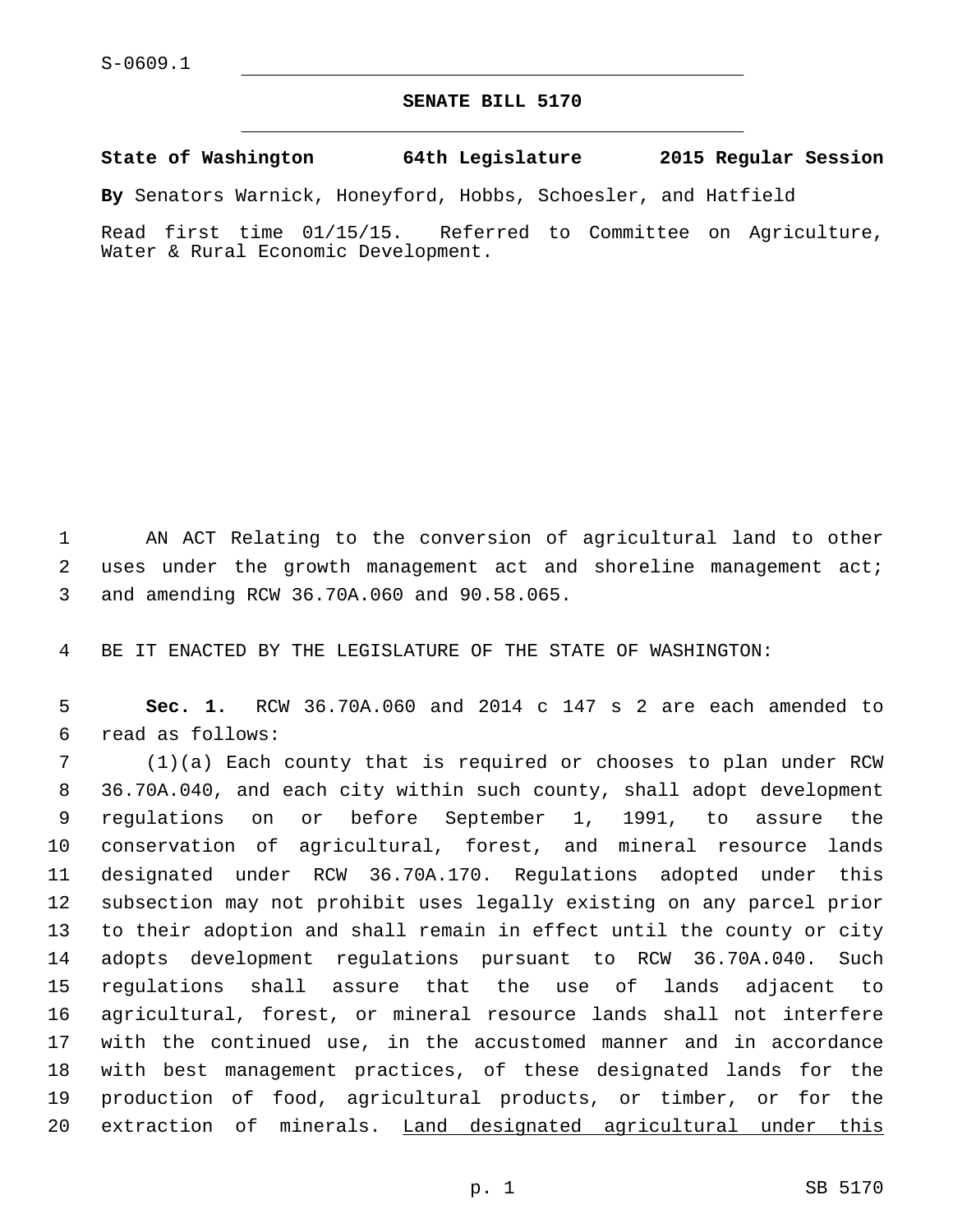chapter shall not be converted to wetland or fish habitat, nor 2 subjected to tidal inundation.

 (b) Counties and cities shall require that all plats, short plats, development permits, and building permits issued for development activities on, or within five hundred feet of, lands designated as agricultural lands, forest lands, or mineral resource lands, contain a notice that the subject property is within or near designated agricultural lands, forest lands, or mineral resource lands on which a variety of commercial activities may occur that are not compatible with residential development for certain periods of limited duration. The notice for mineral resource lands shall also inform that an application might be made for mining-related activities, including mining, extraction, washing, crushing, stockpiling, blasting, transporting, and recycling of minerals.

 (c) Each county that adopts a resolution of partial planning under RCW 36.70A.040(2)(b), and each city within such county, shall adopt development regulations within one year after the adoption of the resolution of partial planning to assure the conservation of agricultural, forest, and mineral resource lands designated under RCW 36.70A.170. Regulations adopted under this subsection (1)(c) must comply with the requirements governing regulations adopted under (a) 22 of this subsection.

 (d)(i) A county that adopts a resolution of partial planning under RCW 36.70A.040(2)(b) and that is not in compliance with the planning requirements of this section, RCW 36.70A.040(4), 36.70A.070(5), 36.70A.170, and 36.70A.172 at the time the resolution is adopted must, by January 30, 2017, apply for a determination of compliance from the department finding that the county's development regulations, including development regulations adopted to protect critical areas, and comprehensive plans are in compliance with the requirements of this section, RCW 36.70A.040(4), 36.70A.070(5), 36.70A.170, and 36.70A.172. The department must approve or deny the application for a determination of compliance within one hundred twenty days of its receipt or by June 30, 2017, whichever date is 35 earlier.

 (ii) If the department denies an application under (d)(i) of this subsection, the county and each city within is obligated to comply with all requirements of this chapter and the resolution for partial planning adopted under RCW 36.70A.040(2)(b) is no longer in effect.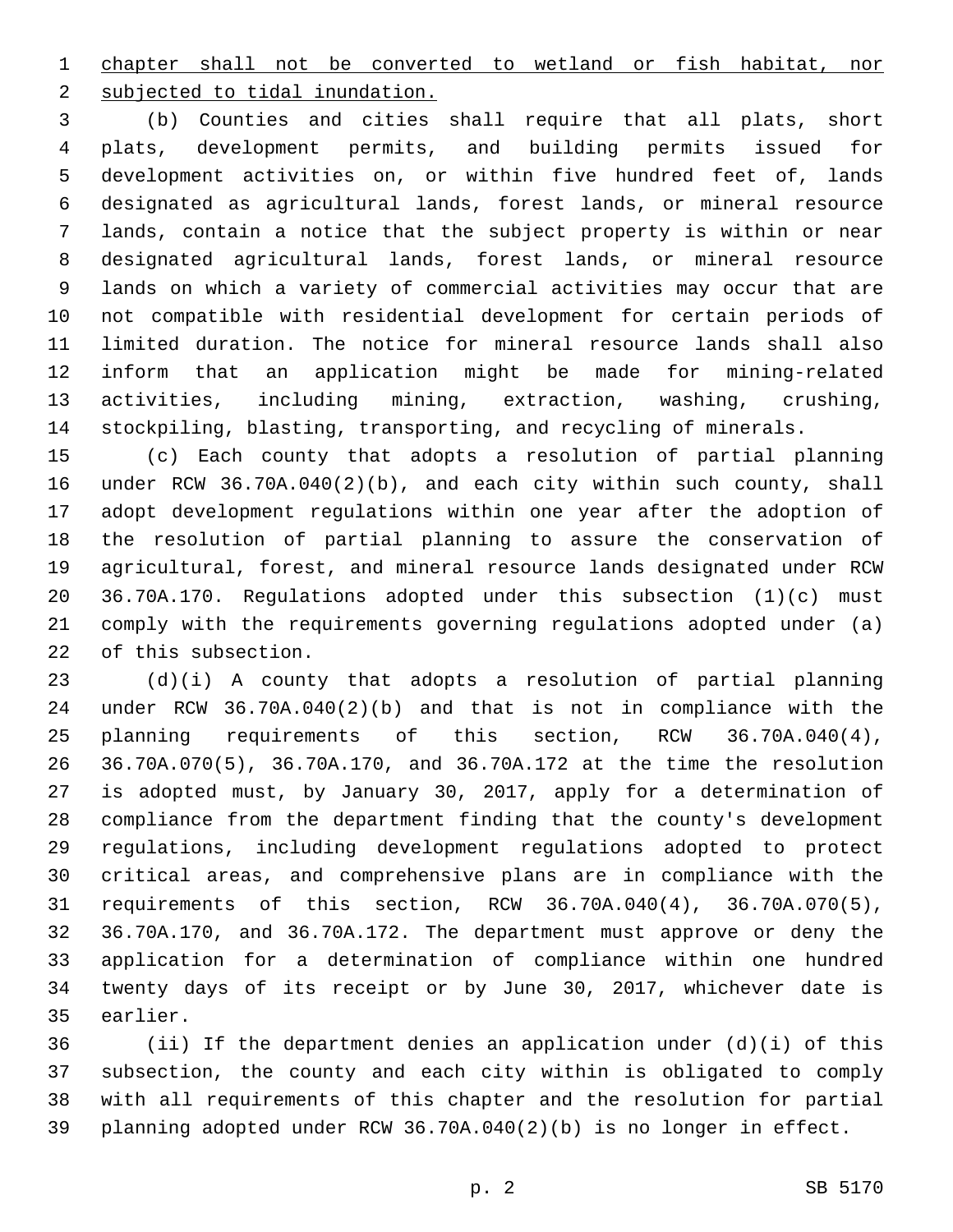(iii) A petition for review of a determination of compliance under (d)(i) of this subsection may only be appealed to the growth management hearings board within sixty days of the issuance of the 4 decision by the department.

 (iv) In the event of a filing of a petition in accordance with (d)(iii) of this subsection, the county and the department must equally share the costs incurred by the department for defending an approval of determination of compliance that is before the growth 9 management hearings board.

10 (v) The department may implement this subsection  $((\{+1\}))(1)(d)$  by adopting rules related to determinations of compliance. The rules may address, but are not limited to: The requirements for applications for a determination of compliance; charging of costs under (d)(iv) of this subsection; procedures for processing applications; criteria for the evaluation of applications; issuance and notice of department decisions; and applicable timelines.

 (2) Each county and city shall adopt development regulations that protect critical areas that are required to be designated under RCW 36.70A.170. For counties and cities that are required or choose to plan under RCW 36.70A.040, such development regulations shall be adopted on or before September 1, 1991. For the remainder of the counties and cities, such development regulations shall be adopted on 23 or before March 1, 1992.

 (3) Such counties and cities shall review these designations and development regulations when adopting their comprehensive plans under RCW 36.70A.040 and implementing development regulations under RCW 36.70A.120 and may alter such designations and development 28 regulations to insure consistency.

 (4) Forest land and agricultural land located within urban growth areas shall not be designated by a county or city as forest land or agricultural land of long-term commercial significance under RCW 36.70A.170 unless the city or county has enacted a program authorizing transfer or purchase of development rights.

 **Sec. 2.** RCW 90.58.065 and 2002 c 298 s 1 are each amended to 35 read as follows:

 (1) The guidelines adopted by the department and master programs developed or amended by local governments according to RCW 90.58.080 shall not require modification of or limit agricultural activities occurring on agricultural lands. In jurisdictions where agricultural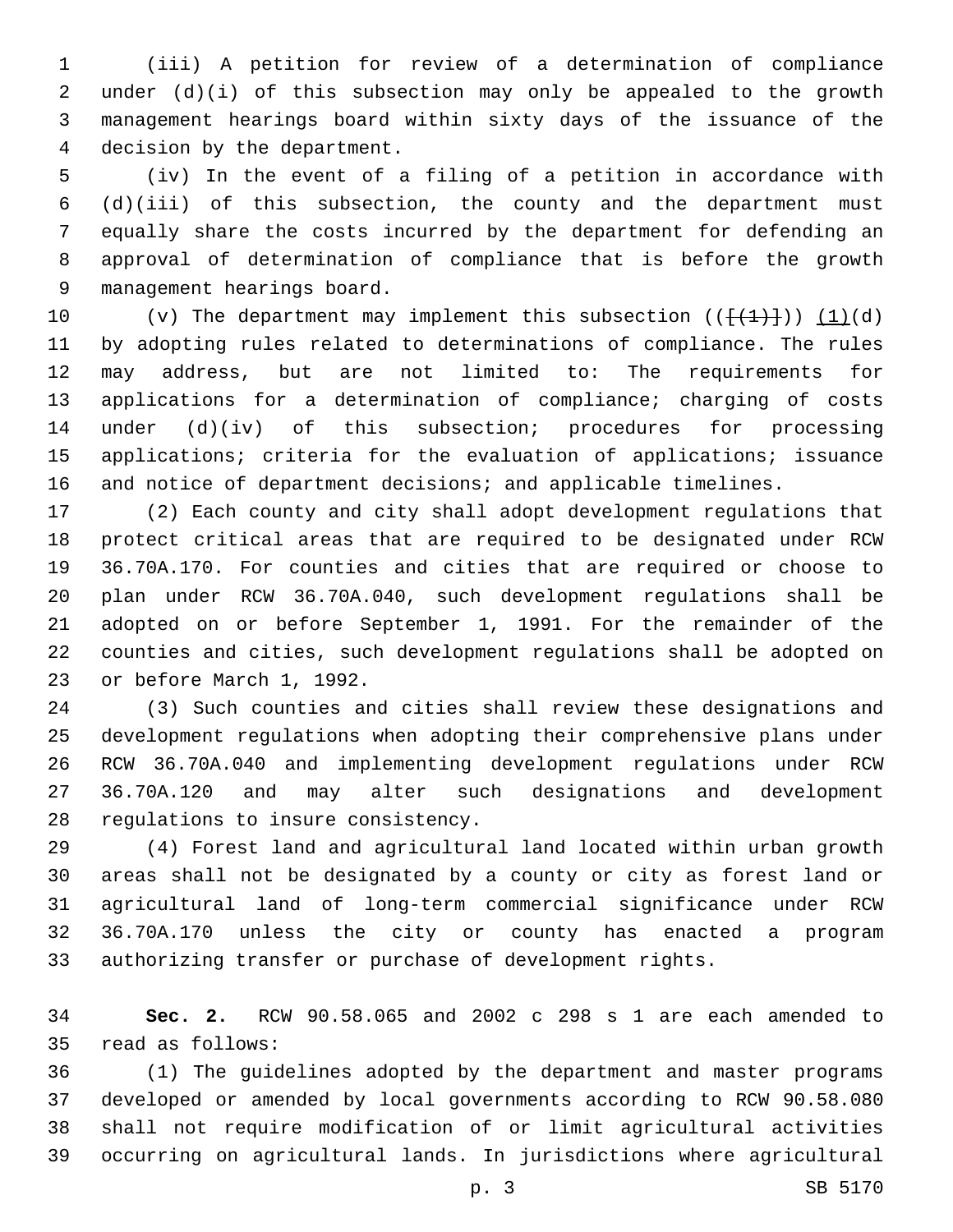activities occur, master programs developed or amended after June 13, 2002, shall include provisions addressing new agricultural activities on land not meeting the definition of agricultural land, conversion of agricultural lands to other uses, and development not meeting the definition of agricultural activities. Nothing in this section limits or changes the terms of the current exception to the definition of substantial development in RCW 90.58.030(3)(e)(iv). This section applies only to this chapter, and shall not affect any other 9 authority of local governments.

10 (2) For the purposes of this section:

 (a) "Agricultural activities" means agricultural uses and practices including, but not limited to: Producing, breeding, or increasing agricultural products; rotating and changing agricultural crops; allowing land used for agricultural activities to lie fallow in which it is plowed and tilled but left unseeded; allowing land used for agricultural activities to lie dormant as a result of adverse agricultural market conditions; allowing land used for agricultural activities to lie dormant because the land is enrolled in a local, state, or federal conservation program, or the land is subject to a conservation easement; conducting agricultural operations; maintaining, repairing, and replacing agricultural equipment; maintaining, repairing, and replacing agricultural facilities, provided that the replacement facility is no closer to the shoreline than the original facility; and maintaining agricultural lands under production or cultivation;

 (b) "Agricultural products" includes but is not limited to horticultural, viticultural, floricultural, vegetable, fruit, berry, grain, hops, hay, straw, turf, sod, seed, and apiary products; feed or forage for livestock; Christmas trees; hybrid cottonwood and similar hardwood trees grown as crops and harvested within twenty years of planting; and livestock including both the animals themselves and animal products including but not limited to meat, 33 upland finfish, poultry and poultry products, and dairy products;

 (c) "Agricultural equipment" and "agricultural facilities" includes, but is not limited to: (i) The following used in agricultural operations: Equipment; machinery; constructed shelters, buildings, and ponds; fences; upland finfish rearing facilities; water diversion, withdrawal, conveyance, and use equipment and facilities including but not limited to pumps, pipes, tapes, canals, ditches, and drains; (ii) corridors and facilities for transporting